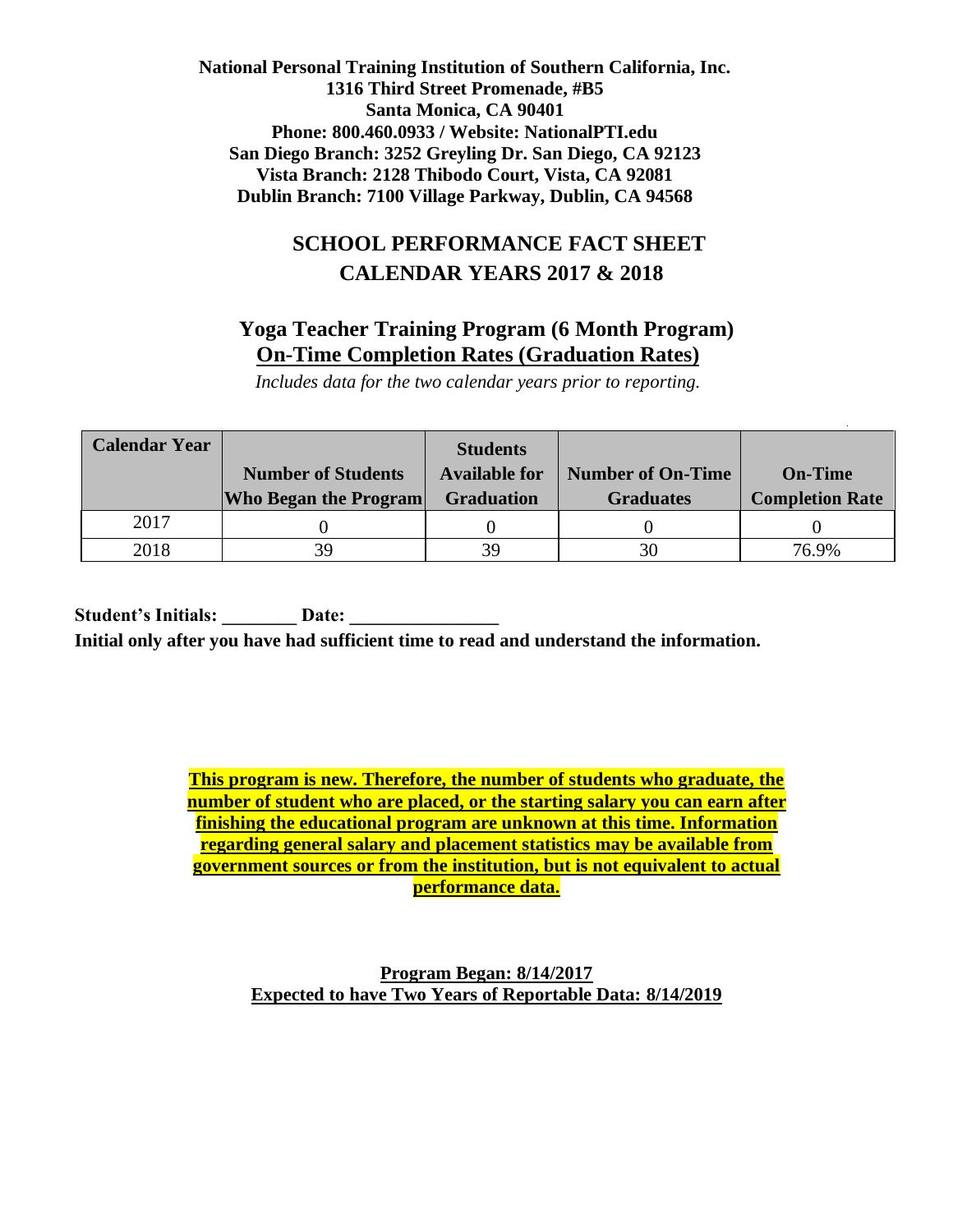### **Job Placement Rates**

*Includes data for the two calendar years prior to reporting.*

| <b>Calendar Year</b> | <b>Number of</b>    |                  | <b>Graduates</b>     | <b>Graduates</b>   | <b>Placement Rate %</b> |
|----------------------|---------------------|------------------|----------------------|--------------------|-------------------------|
|                      | <b>Students Who</b> |                  | <b>Available for</b> | <b>Employed in</b> | <b>Employed in the</b>  |
|                      | <b>Began the</b>    | <b>Number of</b> | <b>Employment</b>    | the Field          | <b>Field</b>            |
|                      | <b>Program</b>      | <b>Graduates</b> |                      |                    |                         |
|                      |                     |                  |                      |                    |                         |
| 2017                 |                     |                  |                      |                    |                         |
| 2018                 | 39                  | 30               | 19                   | 19                 | 100%                    |

You may obtain from the institution a list of the employment positions determined to be in the field for which a student received education and training. Please contact Julie McCallson at 800.460.0933 or by email at NPTIJulie@gmail.com.

## **Gainfully Employed Categories**

*Includes data for the two calendar years prior to reporting.* **Part-Time versus Full-Time Employment**

| <b>Calendar Year</b> |                              | <b>Graduates</b>       |                              |
|----------------------|------------------------------|------------------------|------------------------------|
|                      |                              | <b>Employed in the</b> |                              |
|                      | <b>Graduates Employed in</b> | <b>Field At Least</b>  |                              |
|                      | the Field 20-29 Hours        | <b>30 Hours Per</b>    | <b>Total Graduates</b>       |
|                      | <b>Per Week</b>              | Week                   | <b>Employed in the Field</b> |
| 2017                 |                              |                        |                              |
| 2018                 |                              |                        | 19                           |

## **Single Position versus Concurrent Aggregated Position**

| <b>Calendar Year</b> |                              | <b>Graduates</b>       |                              |
|----------------------|------------------------------|------------------------|------------------------------|
|                      |                              | <b>Employed in the</b> |                              |
|                      |                              | <b>Field in</b>        |                              |
|                      | <b>Graduates Employed in</b> | <b>Concurrent</b>      |                              |
|                      | the Field in a Single        | <b>Aggregated</b>      | <b>Total Graduates</b>       |
|                      | <b>Position</b>              | <b>Positions</b>       | <b>Employed in the Field</b> |
| 2017                 |                              |                        |                              |
| 2018                 |                              |                        |                              |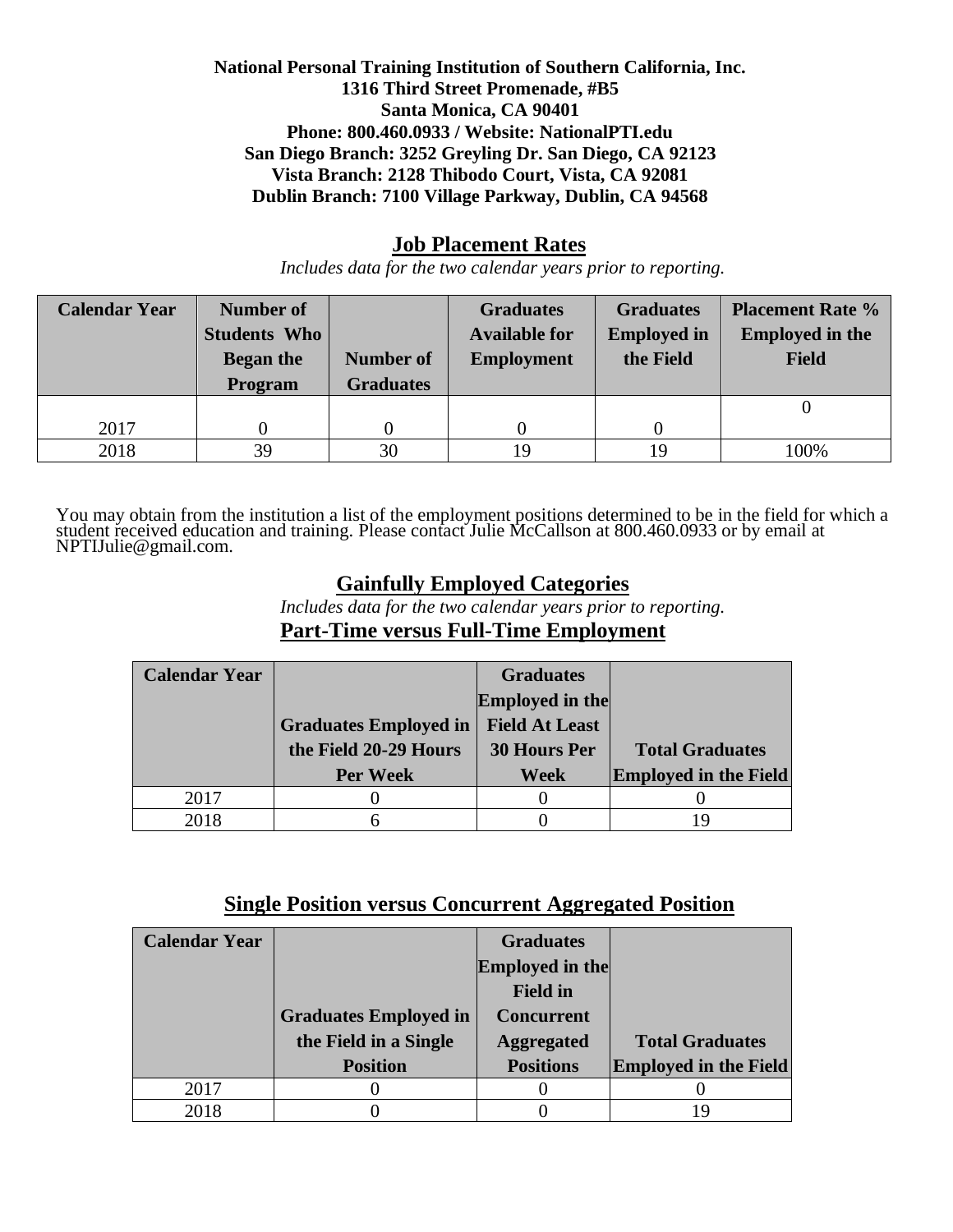### **Self-Employed/ Freelance Positions**

| <b>Calendar Year</b> | <b>Graduates Employed</b><br>who are Self-Employed<br>or Working Freelance | <b>Total Graduates Employed in the</b><br>Field |
|----------------------|----------------------------------------------------------------------------|-------------------------------------------------|
| 2017                 |                                                                            |                                                 |
| 2018                 |                                                                            |                                                 |

## **Institutional Employment**

| <b>Calendar</b> | Graduates Employed in the Field who are         | <b>Total Graduates Employed in the</b> |
|-----------------|-------------------------------------------------|----------------------------------------|
| Year            | <b>Employed by the Institution, an Employer</b> | Field                                  |
|                 | Owned by the Institution, or an Employer who    |                                        |
|                 | <b>Shares Ownership with the Institution</b>    |                                        |
| 2017            |                                                 |                                        |
| 2018            |                                                 |                                        |

#### Student's Initials: **Date:** Date: **Initial only after you have had sufficient time to read and understand the information.**

This program may result in freelance or self-employment.

- The work available to graduates of this program is usually for freelance or selfemployment.
- This type of work may not be consistent.
- The period of employment can range from one day to weeks to several months.
- Hours worked in a day or week may be more or less than the traditional 8 hour work day or 40 hour work week.
- You can expect to spend unpaid time expanding your networks, advertising, promoting your services, or honing your skills.
- Once graduates begin to work freelance or are self-employed, they will be asked to provide documentation that they are employed as such so that they may be counted as placed for our job placement records.
- Students initialing this disclosure understand that either a majority or all of this school's graduates are employed in this manner and understand what comprises this work style.

Student's Initials: Date: **Only initial after you have had sufficient time to read and understand the information.**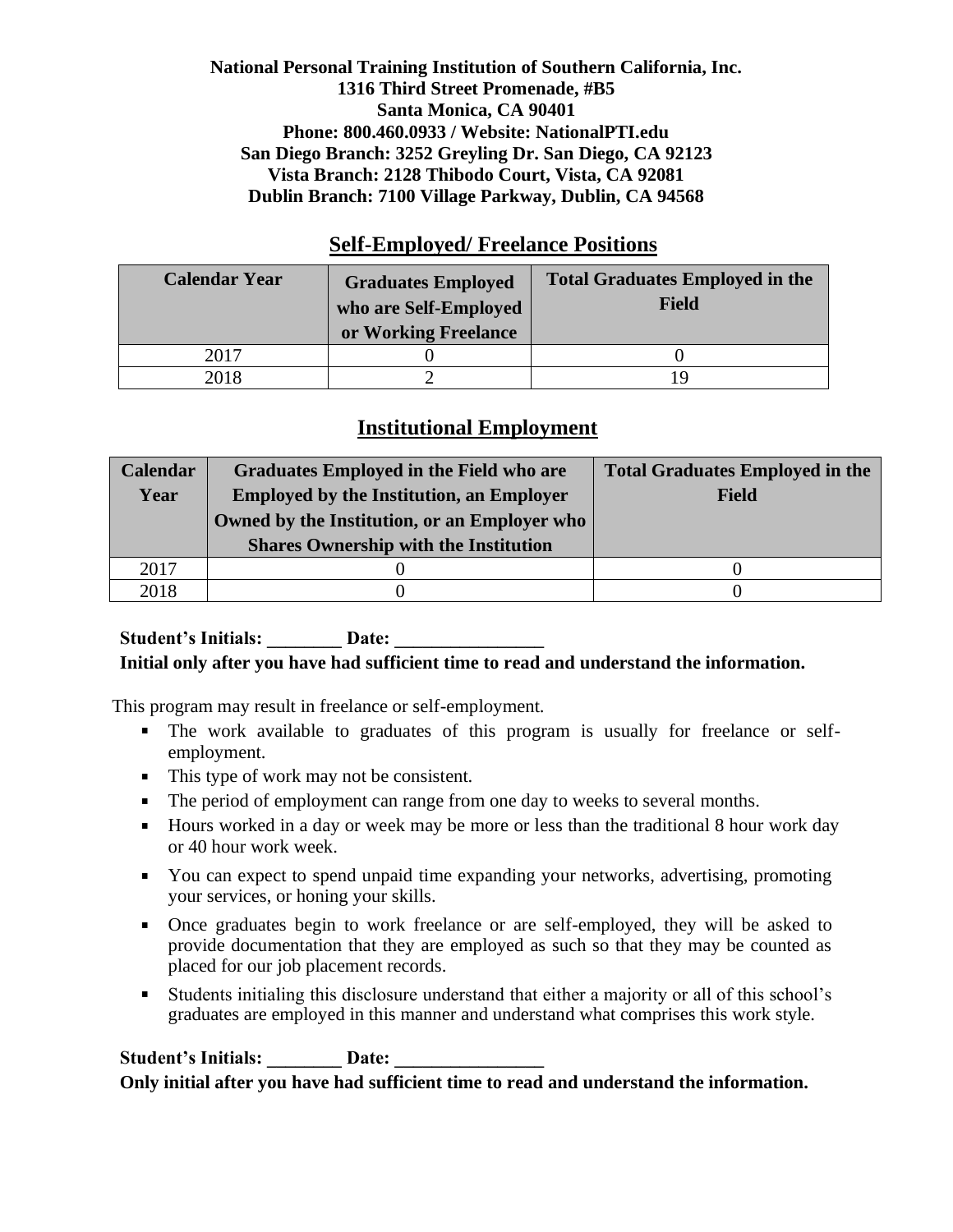### **License Examination Passage Rates**

*Includes data for the two calendar years prior to reporting.*

| <b>Calendar Year</b> | Number of<br><b>Graduates in</b> | Number of<br><b>Graduates</b> | <b>Number Who</b><br><b>Passed First</b><br>Calendar Year   Taking Exam   Available Exam   Available Exam | <b>Number Who</b><br><b>Failed First</b> | <b>Passage Rate</b> |  |
|----------------------|----------------------------------|-------------------------------|-----------------------------------------------------------------------------------------------------------|------------------------------------------|---------------------|--|
| 2017                 |                                  |                               |                                                                                                           |                                          |                     |  |
| 2018                 |                                  |                               |                                                                                                           |                                          |                     |  |

Licensure examination passage data is not available from the state agency administering the examination. We are unable to collect date from 0 graduates.

# **"This program does not require State Licensure."**

## **Salary and Wage information**

*Includes data for the two calendar years prior to reporting.*

|      | <b>Graduates</b>                                                                                        | <b>Graduates</b> | \$0 |  |  | $\vert$ \$5,001 \\$10,001\\$15,001\\$20,001\\$25,001\\$30,001\\$35,001\\$40,001 |  |
|------|---------------------------------------------------------------------------------------------------------|------------------|-----|--|--|---------------------------------------------------------------------------------|--|
|      | <b>Calendar Available for Employed</b>                                                                  |                  |     |  |  |                                                                                 |  |
| Year | Employment in the Field \$5,000 \$10,000 \$15,000 \$20,000 \$25,000 \$30,000 \$35,000 \$40,000 \$45,000 |                  |     |  |  |                                                                                 |  |
| 2017 |                                                                                                         |                  |     |  |  |                                                                                 |  |
| 2018 | 10                                                                                                      | 1 Q              |     |  |  |                                                                                 |  |

|      |                                                                                                |                  |  | $ \$45,001 \$50,001 \$55,001 \$60,001 \$65,001 \$70,001 \$75,001 \$80,001 $ |  |  | N <sub>0</sub> |
|------|------------------------------------------------------------------------------------------------|------------------|--|-----------------------------------------------------------------------------|--|--|----------------|
|      | <b>Calendar Graduates</b>                                                                      | <b>Graduates</b> |  |                                                                             |  |  | <b>Salary</b>  |
| Year | Available for Employed \$50,000 \$55,000 \$60,000 \$65,000 \$70,000 \$75,000 \$80,000 \$85,000 |                  |  |                                                                             |  |  | <b>Info</b>    |
|      | <b>Employment</b> in the Field                                                                 |                  |  |                                                                             |  |  | Reported       |
| 2017 |                                                                                                |                  |  |                                                                             |  |  |                |
| 2018 | 19                                                                                             | 19               |  |                                                                             |  |  | 13             |

A list of sources used to substantiate salary disclosures is available from the school. Please contact Julie McCallson at 800.460.0933 or by email at NPTIJulie@gmail.com.

Student's Initials: **Date: Only initial after you have had sufficient time to read and understand the information.**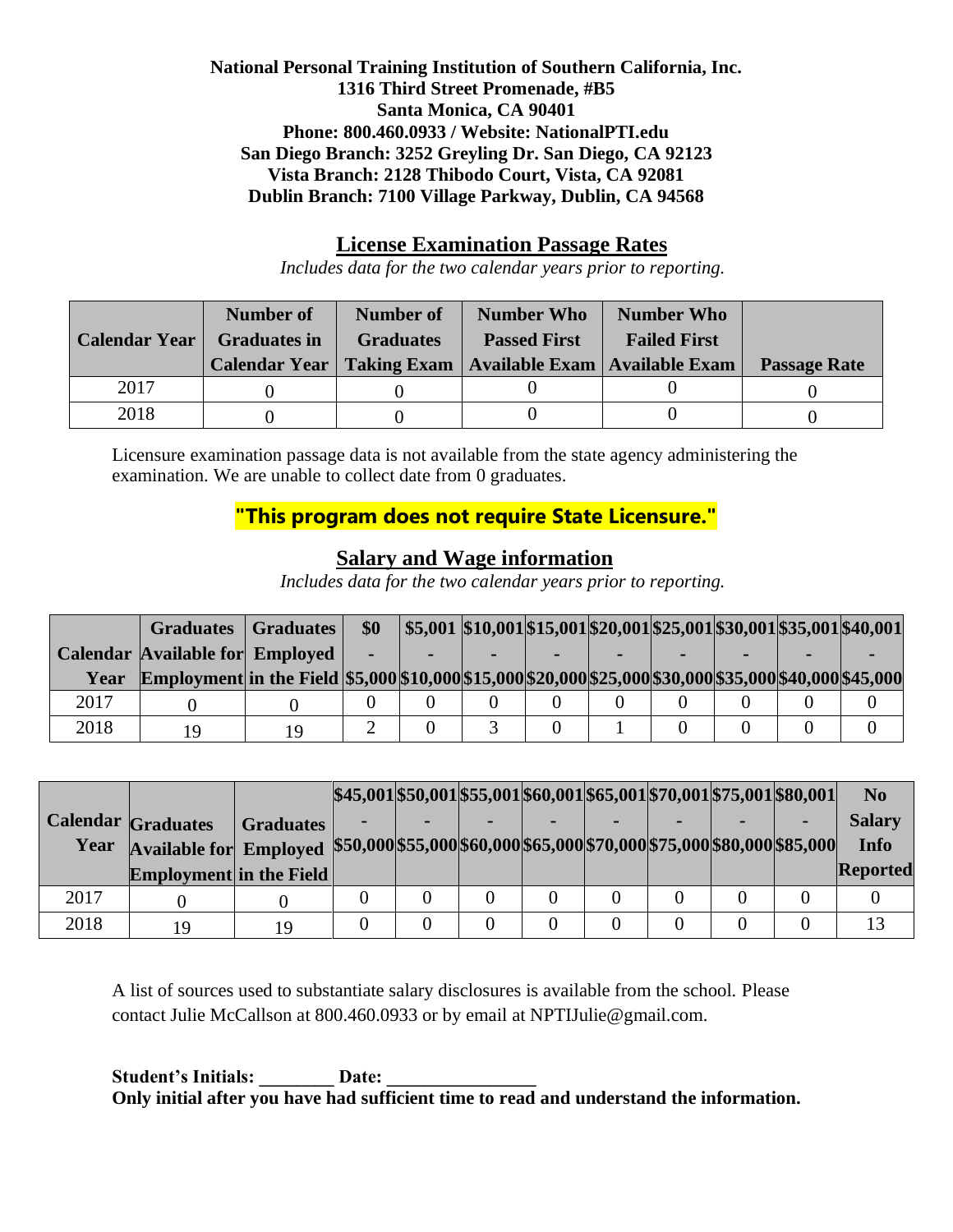## **Cost of Educational Program**

Total charges for the program for students completing on-time in 2017: \$6,899.00. Total charges may be higher for students that do not complete on time.

Total charges for the program for students completing on-time in 2018: \$6,899.00. Total charges may be higher for students that do not complete on time.

Student's Initials: Date: **Initial only after you have had sufficient time to read and understand the information.**

## **Federal Student Loan Debt**

Students at National Personal Training Institution of Southern California, Inc. are not eligible for federal student loans. This institution does not meet the U.S. Department of Education criteria that would allow its students to participate in federal student aid programs.

Student's Initials: \_\_\_\_\_\_\_\_ Date: \_\_\_\_\_\_\_\_\_\_ **Initial only after you have had sufficient time to read and understand the information.**

This fact sheet is filed with the Bureau for Private Postsecondary Education. Regardless of any information you may have relating to completion rates, placement rates, starting salaries, or license exam passage rates, this fact sheet contains the information as calculated pursuant to state law.

Any questions a student may have regarding this fact sheet that have not been satisfactorily answered by the institution may be directed to the Bureau for Private Postsecondary Education at 2535 Capitol Oaks Drive, Suite 400, Sacramento, CA 95833, [www.bppe.ca.gov,](http://www.bppe.ca.gov/) toll-free telephone number (888) 370-7589 or by fax (916) 263-1897.

\_\_\_\_\_\_\_\_\_\_\_\_\_\_\_\_\_\_\_\_\_\_\_\_\_\_\_\_\_\_\_\_\_\_\_\_\_\_\_\_ \_\_\_\_\_\_\_\_\_\_\_\_\_\_\_\_\_\_\_\_\_\_\_\_

\_\_\_\_\_\_\_\_\_\_\_\_\_\_\_\_\_\_\_\_\_\_\_\_\_\_\_\_\_\_\_\_\_\_\_\_\_\_\_\_ \_\_\_\_\_\_\_\_\_\_\_\_\_\_\_\_\_\_\_\_\_\_\_\_

Student Name - Print

\_\_\_\_\_\_\_\_\_\_\_\_\_\_\_\_\_\_\_\_\_\_\_\_\_\_\_\_\_\_\_\_\_\_\_\_\_\_\_\_\_

Student Signature Date

School Official Date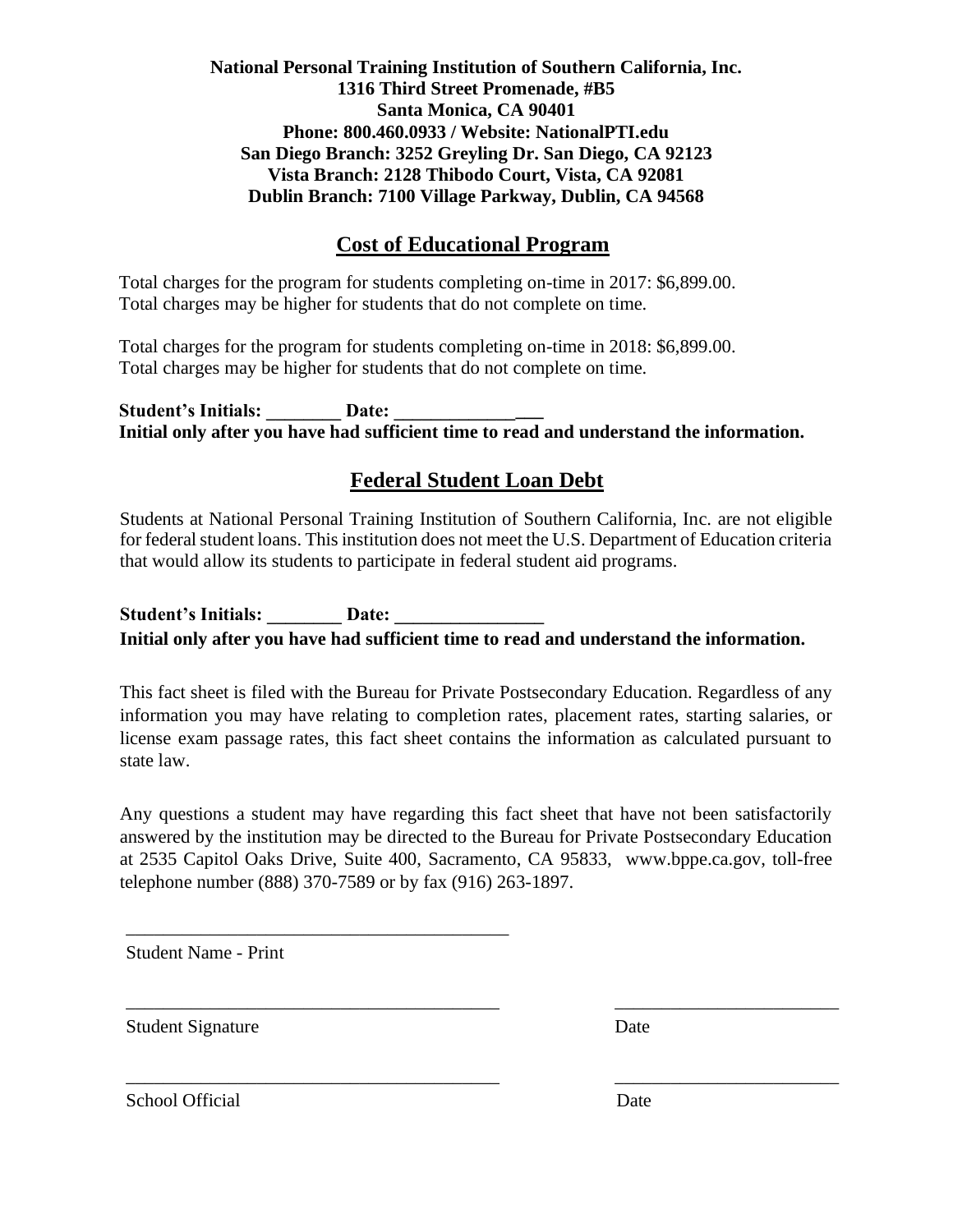## **Definitions**

- "Number of Students Who Began the Program" means the number of students who began a program who were scheduled to complete the program within 100% of the published program length within the reporting calendar year and excludes all students who cancelled during the cancellation period.
- "Students Available for Graduation" is the number of students who began the program minus the number of students who have died, been incarcerated, or been called to active military duty.
- "Number of On-time Graduates" is the number of students who completed the program within  $\blacksquare$ 100% of the published program length within the reporting calendar year.
- "On-time Completion Rate" is the number of on-time graduates divided by the number of students  $\blacksquare$ available for graduation.
- "150% Graduates" is the number of students who completed the program within 150% of the program length (includes on-time graduates).
- "150% Completion Rate" is the number of students who completed the program in the reported calendar year within 150% of the published program length, including on-time graduates, divided by the number of students available for graduation.
- "Graduates Available for Employment" means the number of graduates minus the number of graduates unavailable for employment.
- "Graduates Unavailable for Employment" means the graduates who, after graduation, die, become incarcerated, are called to active military duty, are international students that leave the United States or do not have a visa allowing employment in the United States, or are continuing their education in an accredited or bureau-approved postsecondary institution.
- "Graduates Employed in the Field" means graduates who beginning within six months after a student completes the applicable educational program are gainfully employed, whose employment has been reported, and for whom the institution has documented verification of employment. For occupations for which the state requires passing an examination, the six months period begins after the announcement of the examination results for the first examination available after a student completes an applicable educational program.
- " "Placement Rate Employed in the Field" is calculated by dividing the number of graduates gainfully employed in the field by the number of graduates available for employment.
- "Number of Graduates Taking Exam" is the number of graduates who took the first available exam in the reported calendar year.